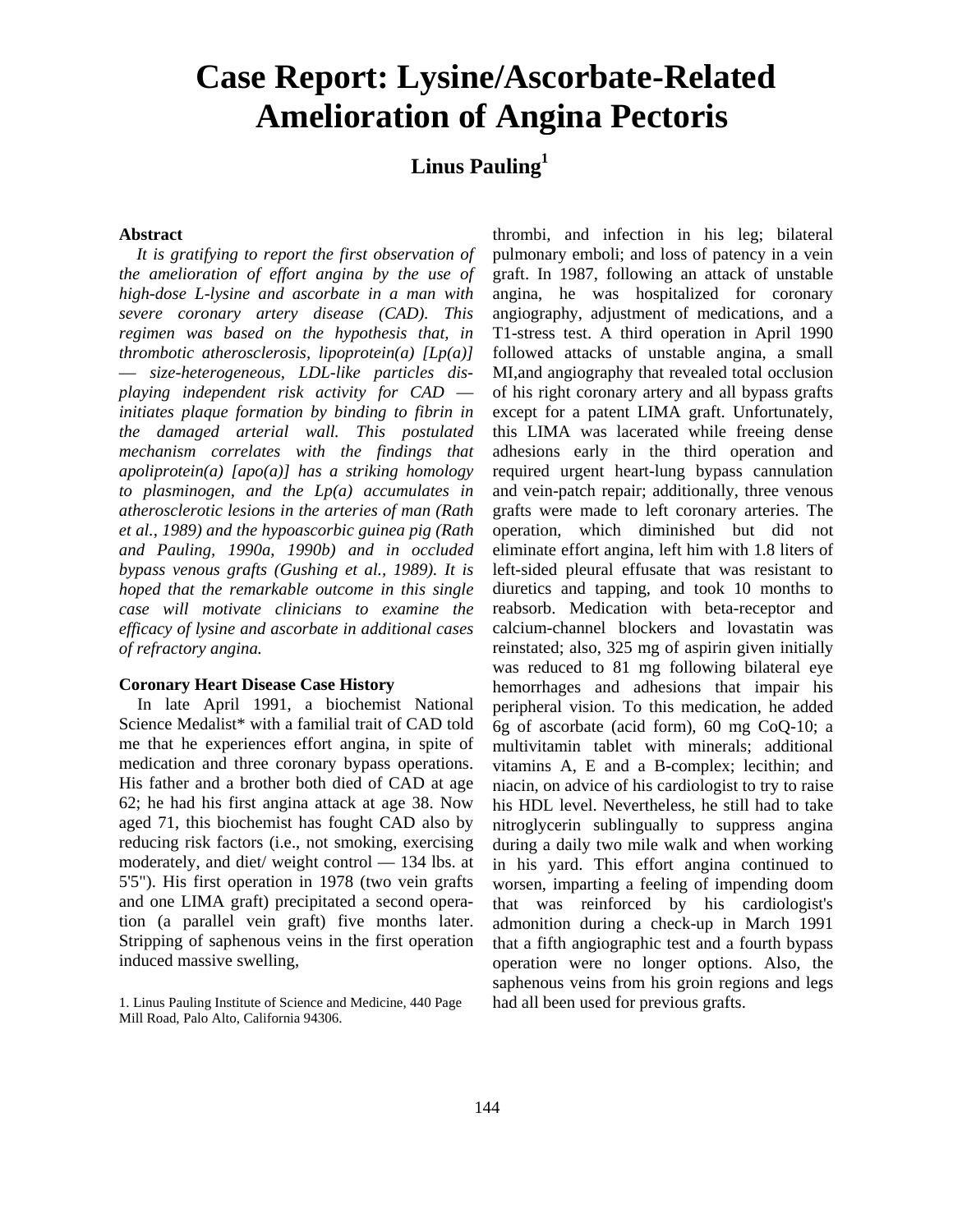### **Effect of the Addition of Lysine**

In this predicament and with his history of restenosis, I suggested that he continue ascorbate and add 5g of L-lysine daily *(ca.,* six times the lysine derived from dietary protein) to try to mitigate the atherosclerotic activity of Lp(a). After reading the 1990 Rath and Pauling reports and their manuscript titled "Solution to the puzzle of human cardiovascular disease", he began taking 1g of lysine in early May 1991 and reached 5g (in divided doses eight hours apart) by mid-June. In mid-July, his HDL was, as usual, a low 28 mg/dl. A low-normal 0.9 mg/dl blood creatinine indicated that lysine could be increased, if needed. He could now walk the same two miles and do yard work without angina pain and wrote, "the effect of the lysine borders on the miraculous". By late August, he cut up a tree with a chain saw, and in early September started painting his house. By late September, possibly from over-exertion, he again began to have angina symptoms during his walks, but after stopping strenuous work and increasing lysine to 6g — calculated to provide a peak 280,000 molar excess in the blood over his then 6 mg/dl of  $Lp(a)$ to help compensate for the relatively high dissociation constant of lysine- $Lp(a)$  — these symptoms stopped entirely by mid-October. His blood creatinine was still a normal 1.2 mg/dl. He attributes his newfound well being to the addition of lysine to his other medications and vitamins. His wife and friends comment on his renewed vigor.

### **Discussion**

This severe case of restenosing CAD was a difficult challenge to try to ameliorate by the addition of lysine. While a positive effect was anticipated, lysine had not been tested for activity in inhibiting or reversing Lp(a)-laden atherosclerotic plaques in hypoascorbemic guinea pigs (Rath and Pauling, 1990b). However, it was known that Lp(a) binds to lysine-Sepharose; immobilized fibrin and fibrinogen (Harpel et al., 1989); and the epithelial-cell receptor for plasminogen (Gonzalez-Gronow et al., 1989). This binding specificity correlates with the genetic linkage on chromosome six and striking homology of apo(a) and plasminogen — highly

conserved multiple kringle-four domains, a kringle-five domain, and a protease domain (McLean et al., 1987). Moreover, using the molecular evolutionary clock, the loss in primates of the ability to synthesize ascorbate (Zuckerkandl and Pauling, 1962; Rath and Pauling, 1990a) and acquisition of  $Lp(a)$  (Maeda et al., 1983) both appear to have occurred about 40 million years ago. These observations and the presence of Lp(a) in sclerotic arteries (Rath et al., 1989; Rath and Pauling, 1990b) and in venous grafts (Cushing et al., 1989) indicate that atherosclerosis may be initiated by excess binding of  $Lp(a)$  to fibrin in vascular wall clots, thus interfering with normal fibrinolysis by plasmin. This thrombogenic activity, which is postulated to reside in plasmin-homologous domains of Lp(a), may help to stabilize the damaged vascular wall, especially in ascorbate deficiency (Scanu, Lawn, and Berg, 1991; Rath and Pauling, 1990a). Once bound to fibrin, the LDL-like domain of  $Lp(a)$ could promote atheromas (Scanu, Lawn, and Berg, 1991). In this scenario, high-dosage lysine could inhibit or reverse plaque accretion by binding to Lp(a). Independently, lysine benefits the heart as a precursor with methionine in the synthesis of L-carnitine, the molecule that carries fat into mitochondria for the synthesis of adenosine triphosphate (ATP) bond energy needed for muscular and other cellular activities (Cederblad and Linstedt, 1976). While his intake of 60 mg of CoQ-10, also required for ATP synthesis, prior to the addition of lysine improved his sense of well being, it did not suppress his angina. Ascorbate without lysine also did not ameliorate angina, but it is needed as an antioxidant to protect the vascular wall against per-oxidative damage and in hydroxylation reactions both in the synthesis of carnitine and in the conversion of procollagen to collagen (hydroxylation of prolyl and lysyl residues) (Myllyla et al., 1984) to strengthen the extracellular matrix of the wall.

Whatever the pathomechanisms of atherosclerosis, the addition of lysine to medications and vitamins, including ascorbate, markedly suppressed angina pectoris in this intractable case of CAD. While a single case is anecdotal, it is hoped that its remarkable success will motivate